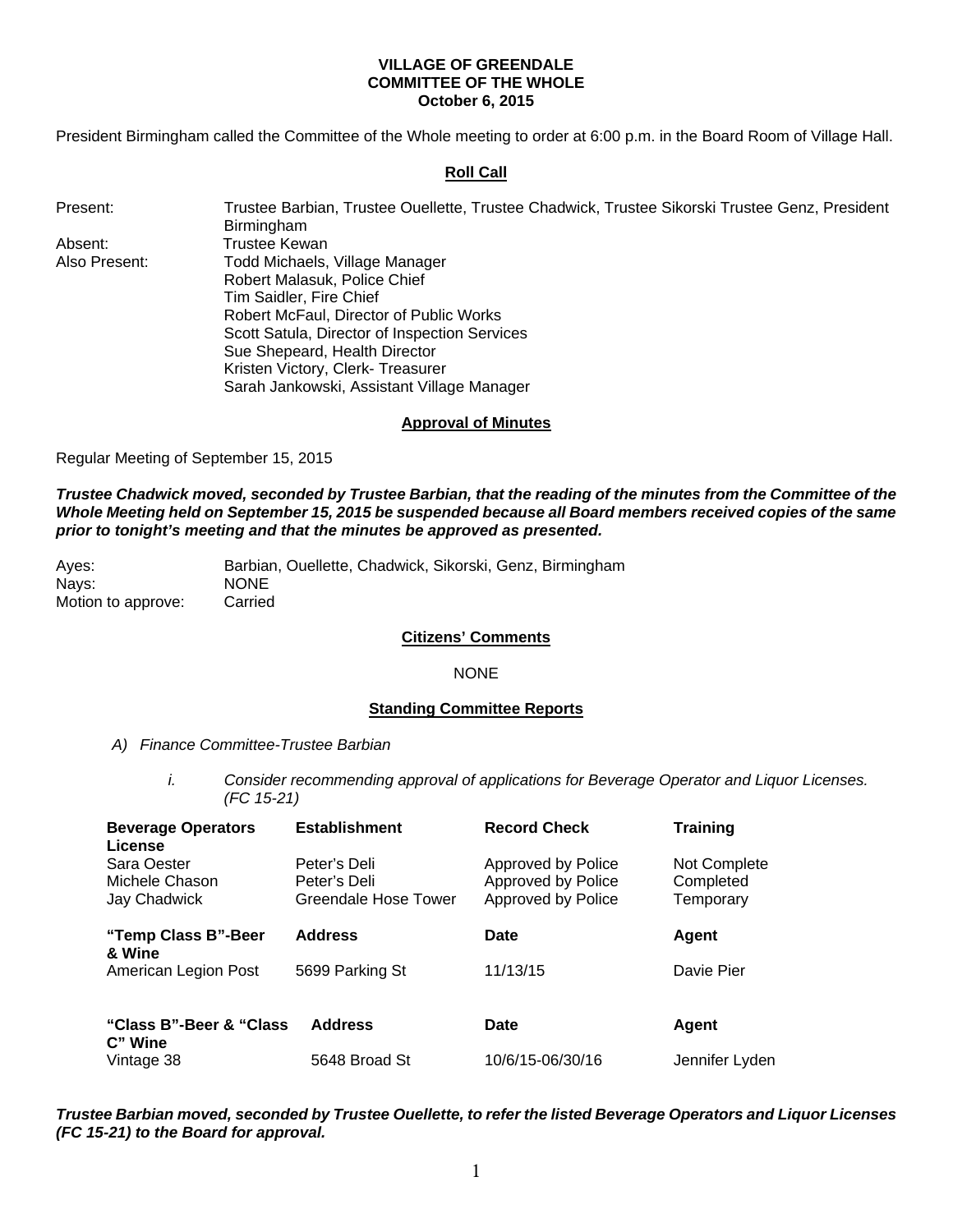| Ayes:              | Barbian, Ouellette, Sikorski, Genz, Birmingham |
|--------------------|------------------------------------------------|
| Nays:              | <b>NONE</b>                                    |
| Abstain:           | Chadwick                                       |
| Motion to approve: | Carried                                        |

*ii. Resolution No. 2015-08 Authorizing the Representative to File the State Recycling Grant (FC 15- 22)* 

Manager Michaels stated that this Resolution is formally authorizing the Village Manager to be the representative for the State Recycle Grant as the State has asked for a Resolution for their files and the last resolution we had on file was from 1997.

# *Trustee Barbian moved, seconded by Trustee Ouellette, to refer Resolution No. 2015-08, Authorizing the Village Manager as the Representative to File the State Recycling Grant to the Board for approval.*

Ayes: Barbian, Ouellette, Chadwick, Sikorski, Genz, Birmingham Nays: NONE Motion to approve: Carried

*iii. Finance Committee Internal Audit Review of Bills presented for payment.* 

Trustee Sikorski reviewed nine vouchers and the associated paperwork. He stated that all of the backup was in order and followed the Village's Purchasing Policy.

*iv. Approval of Accounts Payable Checks for Payment* 

Clerk Treasurer Victory stated that we are well into the 2016 budget. Manager Michaels stated that we have been digging into and reviewing 2015 accounts during the budget process and at this point it looks like 2015 will end well.

### *Trustee Barbian moved to refer approval of check numbers 50646 to 50755 in the amount of \$782,094.65, ACH payments of \$528,664.93, and P-card purchases in the amount of \$218,220.34 for a total of \$1,528,979.92 to the Village Board, seconded by Trustee Ouellette.*

Ayes: Barbian, Ouellette, Chadwick, Sikorski, Genz, Birmingham Nays: NONE Motion to approve: Carried

*B) Plan Commission-Trustee Chadwick* 

There was no meeting.

*C) Library Board-Trustee Sikorski* 

There was no meeting.

*D) Public Works Committee-Trustee Sikorski* 

There was no meeting.

*E) Board of Health-Trustee Genz* 

Meeting next week.

*F) Public Health, Welfare & Safety-Trustee Kewan* 

Trustee Kewan absent.

*G) Park & Recreation-Trustee Ouellette* 

There was no meeting.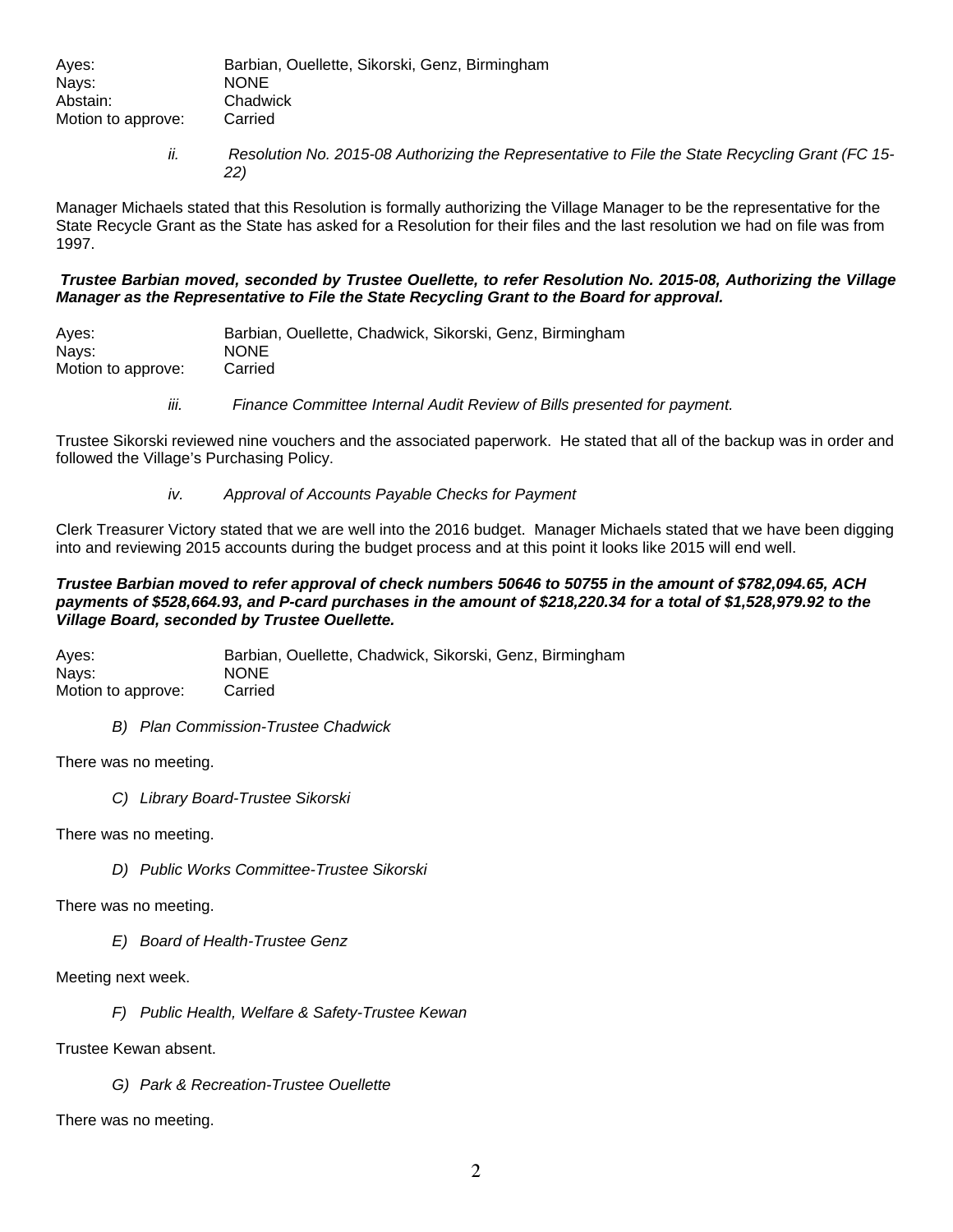# **Old Business:**

# *A) Board and Committee Appointments & Resignations.*

President Birmingham stated that October is the normal time to re-appoint Public Celebrations members. He is going to hold off on this until November as there has been some indication of changes in membership. A letter has been sent to the membership to determine who wishes to continue on and who does not. President Birmingham has had some and will have additional meetings with the Public Celebrations Board.

Trustee Barbian stated that at the last meeting it was discussed that Staff should work with the State to get signs to show where the downtown Village is so people can more easily find it. Manager Michaels checked into this right away after the last meeting and found that the plans for Southway and Loomis Road show signage for the business district. He then checked that the signs on the plans were actually in place and they are.

# *B) COW 15-26/BOT 15-47 Discussion and necessary action pertaining to the proposed strategic planning process.*

Dr. William Hughes stood to speak about the Strategic Planning he will be facilitating with the Village. The planning will build community engagement and feedback. The plan will be built around the Board's vision for what they want the Village to look like. It will be a hybrid planning process that moves more quickly than traditional Strategic Planning. He stated that during quiet times, you may not need a Strategic Plan but during times of change, a Strategic Plan is vital.

*C) Review and consider recommending the creation of Tax Incremental District Number Four, Village of Greendale, including the proposed boundaries and Project Plan therefore. Consider Recommending Reconsideration of Resolution R2015-06: A Resolution creating Tax Incremental Finance District No. 4 of the Village of Greendale and approving the boundaries and Project Plan therefore. (PC 15-09)* 

Manager Michaels stated that this new version of the Resolution simply has the base year changed to January 1, 2016.

*Trustee Barbian moved to recommend to the Board to reconsider and approve the creation of Tax Incremental District Number Four, Village of Greendale, including the proposed boundaries and Project Plan therefore and approve Resolution R2015-06: A Resolution creating Tax Incremental Finance District No. 4 of the Village of Greendale and approving the boundaries and Project Plan therefore. (PC 15-09), seconded by Trustee Ouellette.* 

Ayes: Barbian, Ouellette, Chadwick, Sikorski, Genz, Birmingham Nays: NONE Motion to approve: Carried

*D) COW 15-30/BOT 15-51 Review and discuss recommending approval of plans for the new fire station to be built at 5911 W. Grange Avenue* 

*Trustee Barbian moved, seconded by Trustee Ouellette, to refer approval of plans for the new fire station to be built at 5911 W. Grange Ave. to the Board for approval.* 

Ayes: Barbian, Ouellette, Chadwick, Sikorski, Genz, Birmingham Nays: NONE Motion to approve: Carried

Zimmerman presented the plans for the fire station. There was discussion regarding the number of parking spots and signage at the Safety Center.

### **New Business:**

 *A) COW 15-31/BOT 15-52 Consider awarding the bid for the "Greendale Fire Department Temporary Facilities Project" at 5911 W. Grange Ave*

*Trustee Barbian moved, seconded by Trustee Ouellette, to refer approval of the bid proposal from Absolute Construction Enterprises, Inc. for the "Greendale Fire Department Temporary Facilities Project" in the amount of*